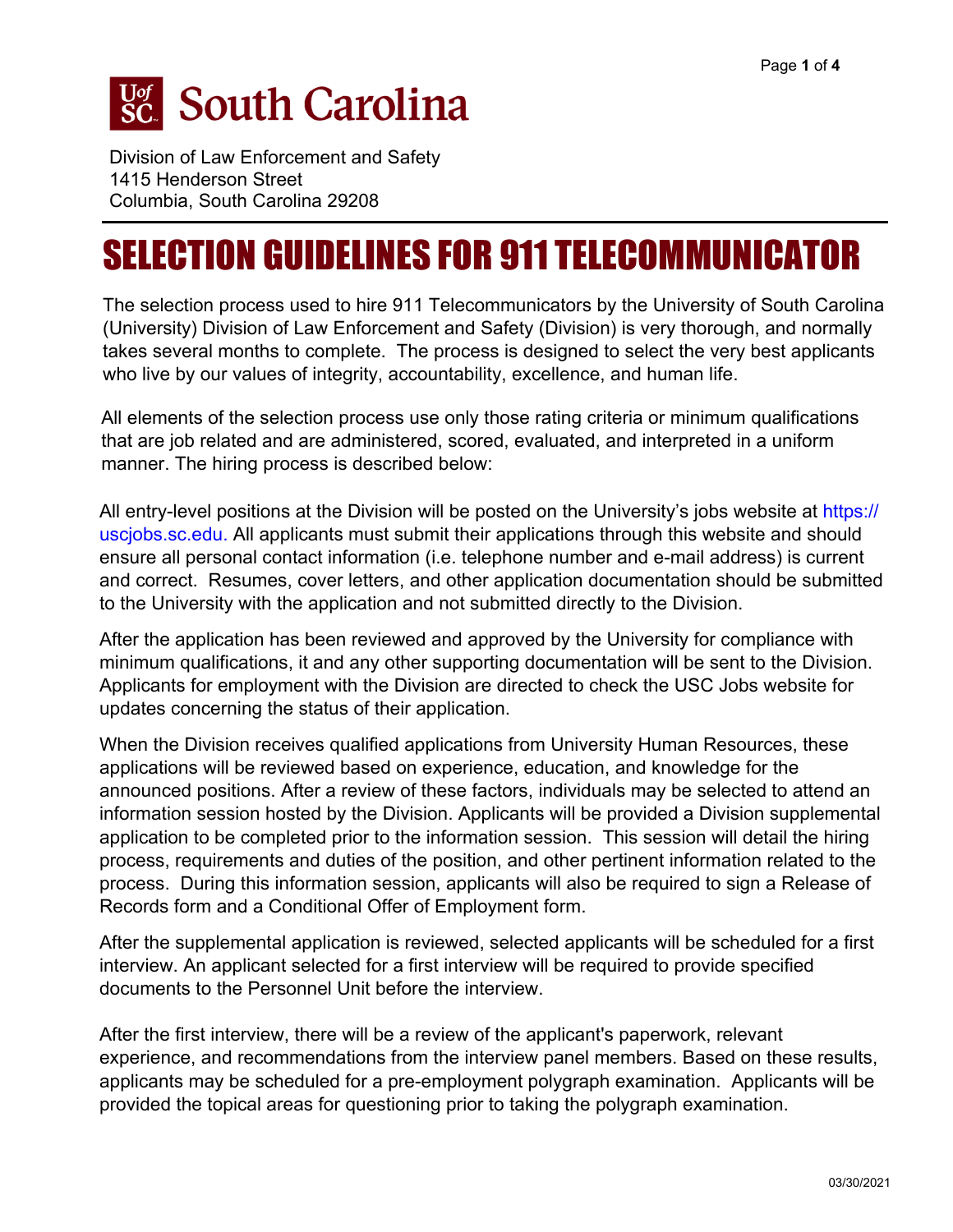Next, if selected to proceed, a thorough background investigation will be completed on the applicant. It is important for the applicant to notify their references that an investigator will be conducting interviews (both by phone and in-person), and to respond to requests for contact promptly.

Next, if an applicant is selected to proceed, he/she will take a personality questionnaire and be scheduled for an interview with a psychologist who specializes in law enforcement-related evaluations. This interview may require up to an hour and a half.

The next phase will be a 911 Telecommunicator skills test, which will evaluate your ability to multi-task and accurately recollect and communicate important information.

The next phase, if selected, will be an interview with members of the Division's Command Staff. This interview is scheduled Monday through Friday during business hours and may require up to one hour. If other documents are required for the selection process, an applicant will be asked to provide them to the Division at this time.

Lastly, there is a final review of the applicant's qualifications, documentation, interview scores, and testing results. Based on this review, applicants may be selected for final interviews with the Division's Chief of Police. This interview may require up to an hour. Within two business days of this meeting, an applicant can expect a decision regarding an offer of employment.

If an offer of employment is made, applicants will be required to submit to a drug screening, auditory, and vision test . After a final offer of employment is made, an applicant will generally be scheduled for an employment start date within two to four weeks of the final interview.

The employment start date usually corresponds to the start of a University pay period; therefore, there is limited flexibility on this date. However, if conflicts regarding the start date of employment exist, they may be discussed with the Division's Personnel Unit. If the applicant is anticipating more than two days of planned leave during the first six months of employment, the applicant should discuss this matter with the Division's Personnel Unit so scheduling adjustments can be considered.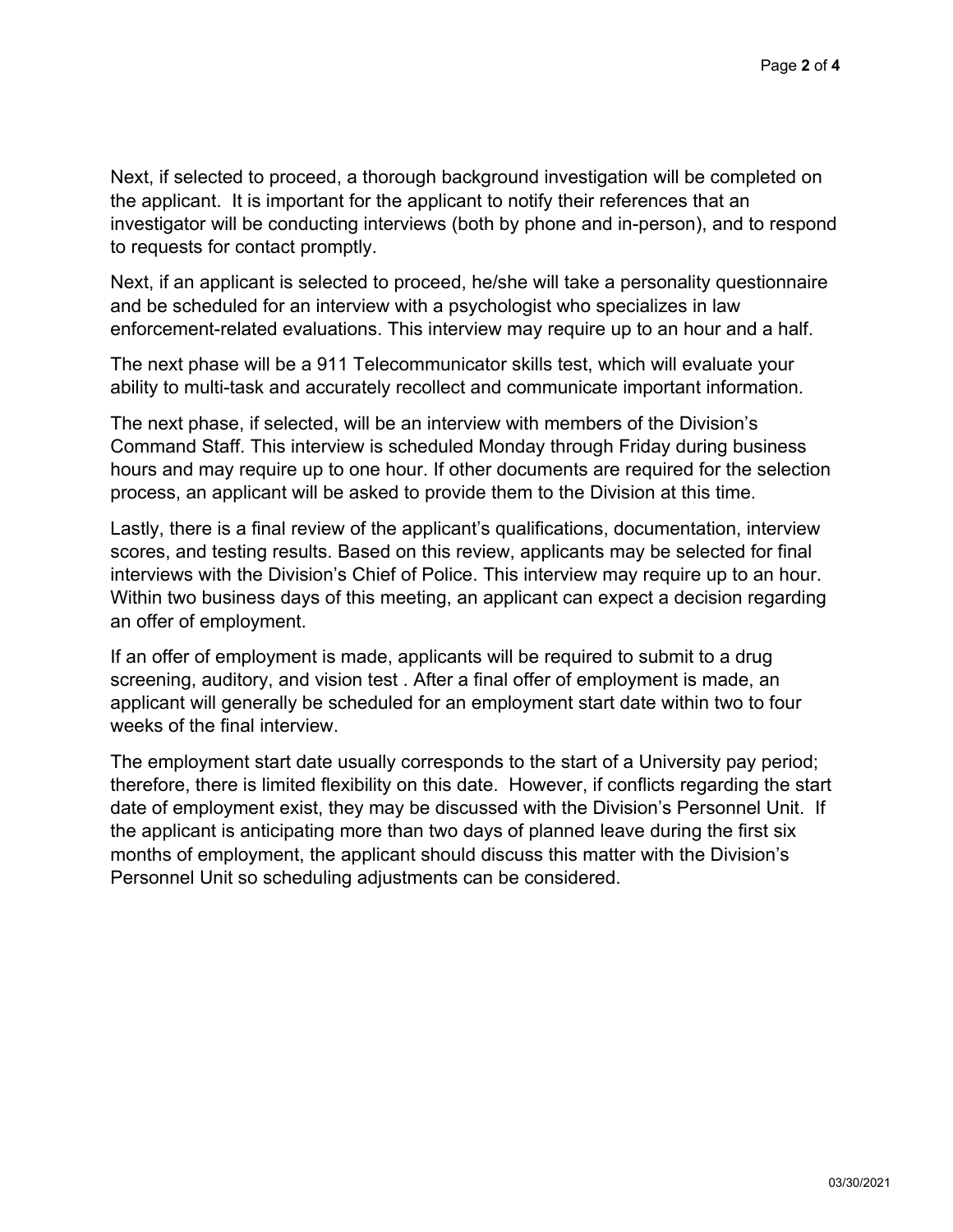## **Starting Salary**

The pay schedule for all 911-Telecommunicator positions at the Division are set by the University's Office of Salary Administration and is non-negotiable.

| Position                   | Class        | Salary | $%$ Inc |
|----------------------------|--------------|--------|---------|
| <b>TCO Trainee</b>         | <b>BA20</b>  | 31,866 |         |
| <b>TCO</b>                 | <b>BA30</b>  | 35,052 | 10.0%   |
| TCO post probation (1 YOS) | <b>BA30</b>  | 36,805 | 5.0%    |
| <b>TCO 2 (2 YOS)</b>       | <b>BA30</b>  | 38,645 | 5.0%    |
| TCO 3 (3 YOS)              | <b>BA30</b>  | 40,577 | 5.0%    |
| TCO 4 (4 YOS)              | <b>BA30</b>  | 42,606 | 5.0%    |
| Lead-TCO - BA30            | <b>BA40*</b> | 46,867 | 10.0%   |
| Lead-TCO (1 YIR)           | <b>BA40*</b> | 49,210 | 5.0%    |
| Lead-TCO (3 YIR)           | <b>BA40*</b> | 51,671 | 5.0%    |
| Lead-TCO (5 YIR)           | <b>BA40*</b> | 54,254 | 5.0%    |
| TCO A.Mgr - BA40           | <b>BA50*</b> | 59,680 | 10.0%   |
| TCO A.Mgr (1 YIR)          | <b>BA50*</b> | 61,470 | 3.0%    |
| TCO A.Mgr (3 YIR)          | <b>BA50*</b> | 63,314 | 3.0%    |
| TCO A.Mgr (5 YIR)          | <b>BA50*</b> | 65,213 | 3.0%    |
| TCO Mgr - BA50             | AH45*        | 74,995 | 15.0%   |
| TCO Mgr (1 YIR)            | AH45*        | 77,245 | 3.0%    |
| TCO Mgr (3 YIR)            | AH45*        | 79,563 | 3.0%    |
| TCO Mgr (5 YIR)            | AH45*        | 81,950 | 3.0%    |

*yos -years of service in comparable position (based upon employment date)*

### **Frequently Asked Questions**

### **Are there exclusions that would prohibit me from becoming a Telecommunicator at UofSC?**

- $\checkmark$  No use of marijuana illegally in the previous 12 months;
- $\checkmark$  [No coca](https://www.sc.edu/about/offices_and_divisions/human_resources/benefits/index.php)ine or other illegal drug use in the past 2 years; and
- $\checkmark$  No felony conviction in previous 5 years.